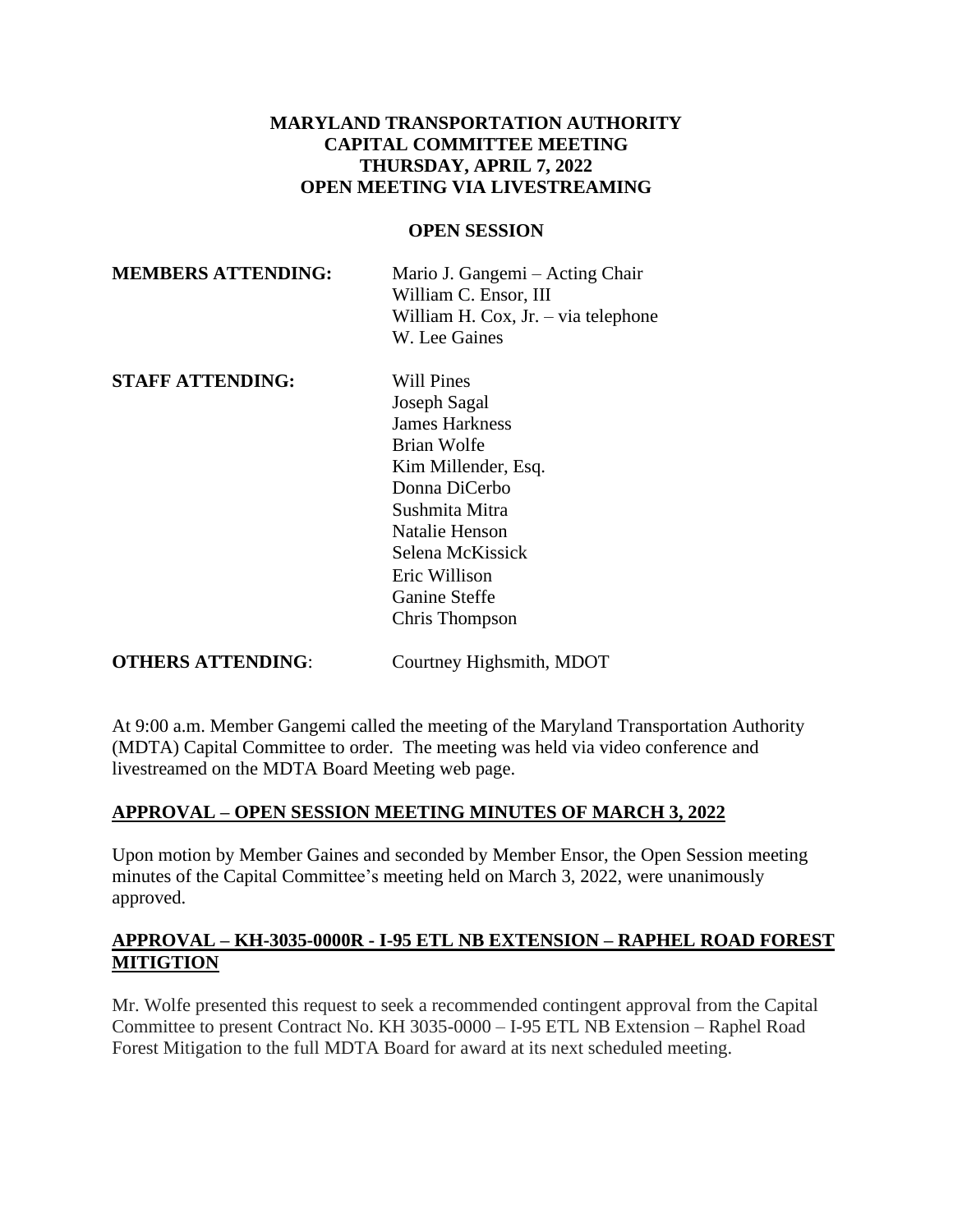The work to be performed under this Contract is at the MDTA property known as Raphel Road property located in Baltimore County, MD. The scope of work includes tree planting, the installation and removal of tree protection and maintenance of trees for two years following the Installation Phase acceptance as part of the off site forest mitigation for the I-95 ETL Northbound Extension.

| Proposer                                    | <b>Contract Amount</b> |
|---------------------------------------------|------------------------|
| Ed's Plant World, Inc.                      | \$566,190.00           |
| <b>Environmental Quality Resources, LLC</b> | \$588,690.00           |
| Bry's Lawn Care and Landscaping, LLC        | \$622,144.25           |
| Empire Landscape, LLC                       | \$853,843.00           |
| Concrete General, Inc.                      | \$2,688,060.00         |

Upon motion by Member Cox and seconded by Member Gaines, the Members unanimously recommended contingent approval of Contract No. KH 3035-0000 – I-95 ETL NB Extension – Raphel Road Forest Mitigation to the full MDTA Board for award at its next scheduled meeting.

Mr. Will Pines recused himself from the discussion and the approval of the following contract.

# **APPROVAL – MDTA 2021-01A – COMPREHENSIVE PRELIMINARY ENGINEERING AND FINAL DESIGN SERVICES**

Ms. Mitra presented this request to seek a recommended contingent approval from the Capital Committee to present Contract No. MDTA 2021-01A – Comprehensive Preliminary Engineering and Final Design Services to the full MDTA Board for award at its next scheduled meeting.

This project involves the award of nine (9) contracts for Comprehensive Preliminary Engineering and Final Design Services for MDTA. The Consultant shall perform preliminary and final design services associated with the preparation of construction contract plans and documents. This work shall include but not be limited to: structural engineering; highway engineering; traffic engineering; ITS & Electrical engineering, environmental engineering compliance and permitting, surveys; right of way support; geotechnical engineering, testing and drilling services; various mechanical and electrical engineering services related to bridge, highway and facility (Building) projects; condition inspection; project delivery analysis; traffic and revenue analysis; cost estimating; financial and project planning, analysis and management; public relations support; supplemental staffing as required; planning; construction management and inspections, "Phase V", comprehensive general engineering consultant (GEC); program management services.

| Proposer                     | Contract No. | <b>Contract Amount</b> |
|------------------------------|--------------|------------------------|
| Rummel, Klepper & Kahl       | AE 3100      | \$12,000,000           |
| Johnson, Mirmiran & Thompson | AE 3101      | \$12,000,000           |